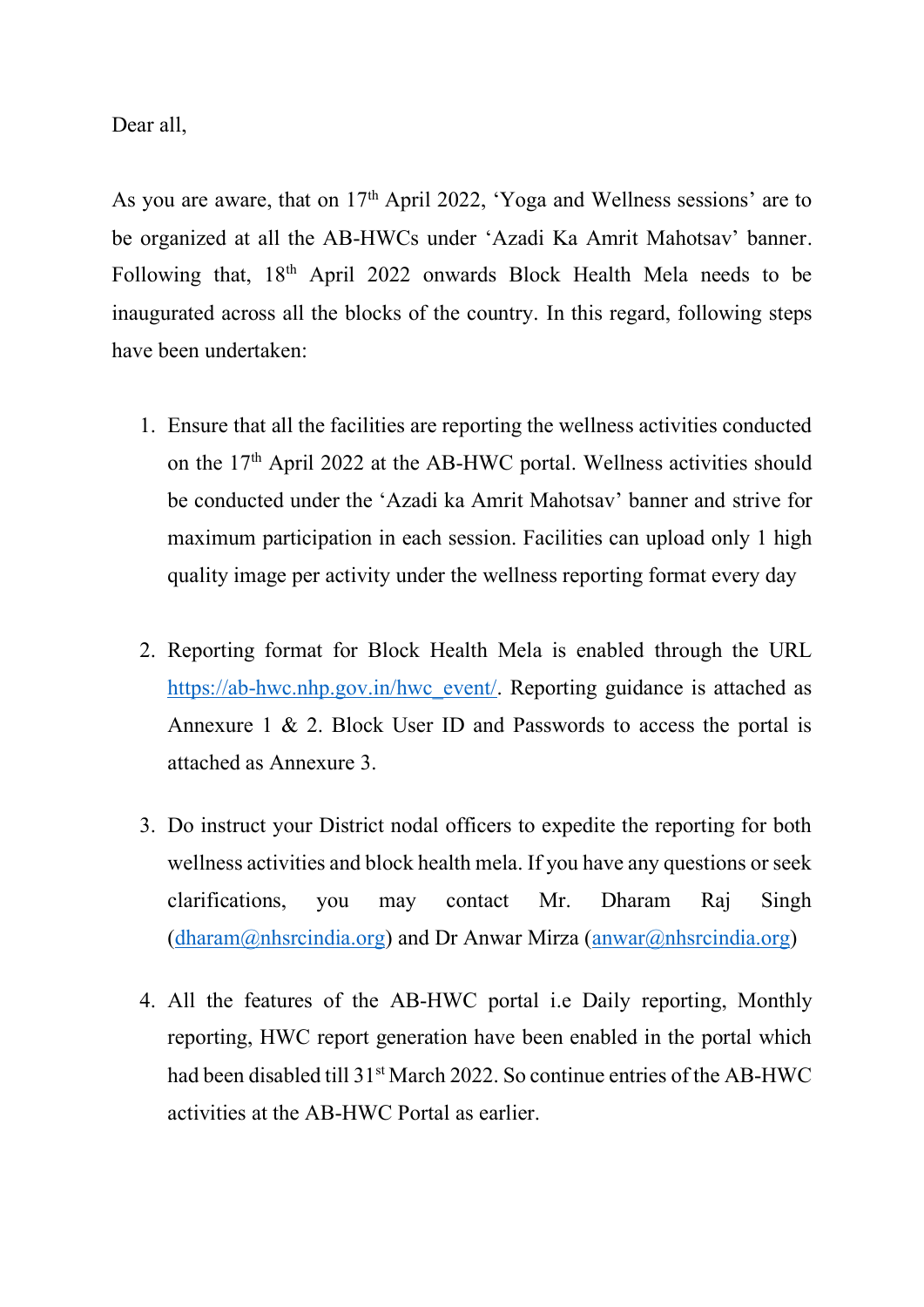## **ANNEXURE 1: REPORTING FOR BLOCK HEALTH MELA**

- 1. Reporting for block health mela needs to be done on the daily basis. There is a provision for back dated entries in the portal, however it is applicable only after 18<sup>th</sup> April 2022.
- 2. States/UTs are required to appoint a nodal person at the block level to ensure that the reporting on Block Health Mela is carried out by the end of each day but not later than 6:00 PM.
- 3. District and State Nodal Officers will be responsible to ensure consistency and quality in reporting from all the block by the end of each day.
- 4. Instruct the respective block nodal officer to only report the data of the respective day and not cumulative numbers.
- 5. Reporting format for the block health mela will only work through the provided URL in Annexure 2 via laptop or desktop. Mobile phone reporting will not work appropriately and should be discouraged.
- 6. All the elements in the reports are required to be completed.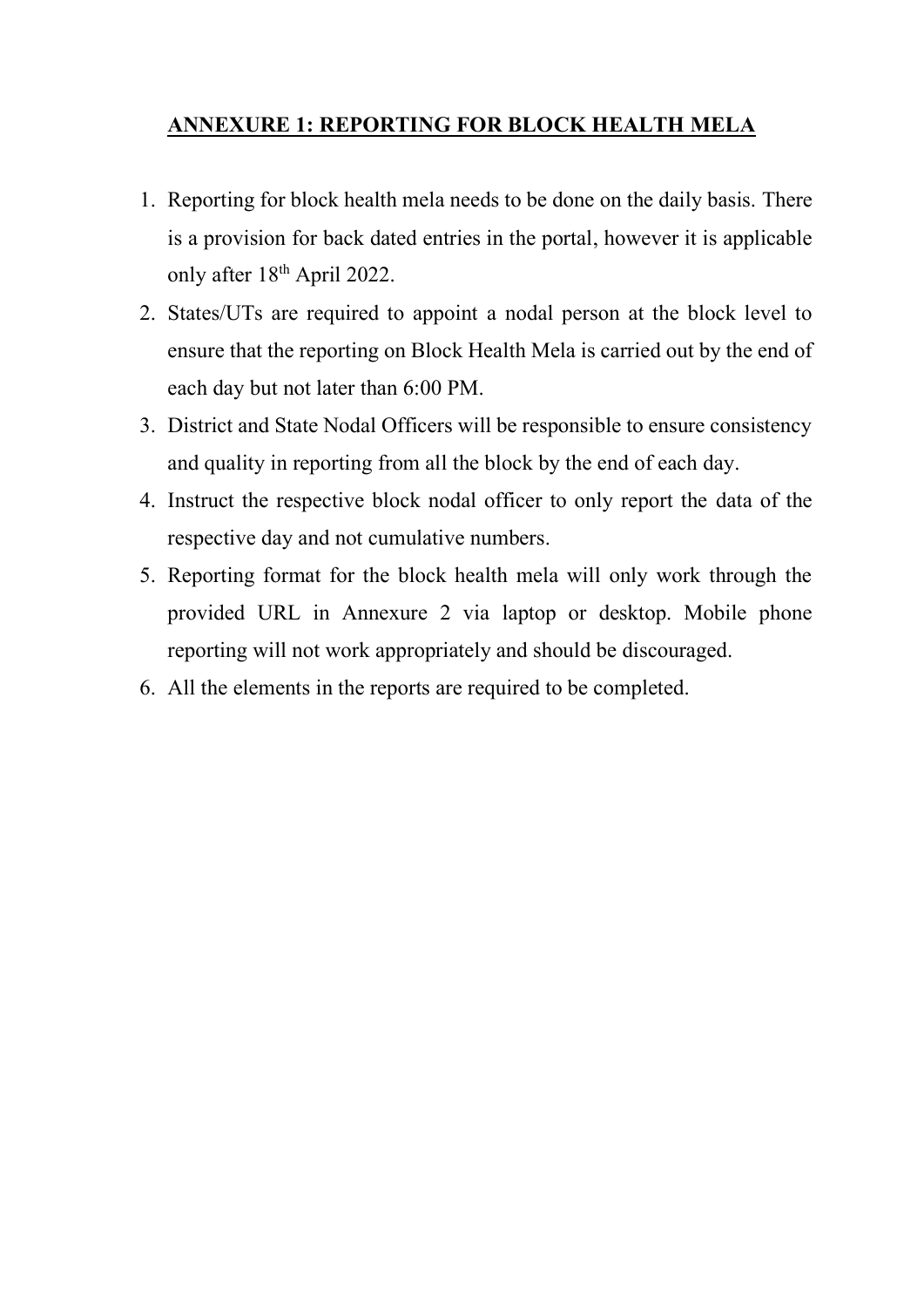## **ANNEXURE 2: STEPS IN BLOCK HEALTH MELA REPORTING**

**Step 1: Login through URL** : [https://ab-hwc.nhp.gov.in/hwc\\_event/](https://ab-hwc.nhp.gov.in/hwc_event/)

| $O$ $Q$ $O$<br>□ × < ><br><b><i><b>BO</b></i></b><br>$\Xi$                                      | iii ab-hwc.nhp.gov.in/hwc_event/<br>noout-nove the                                                 | 88<br>Ô<br>$\frac{1}{2\sqrt{3}}$                                                                                                                  |
|-------------------------------------------------------------------------------------------------|----------------------------------------------------------------------------------------------------|---------------------------------------------------------------------------------------------------------------------------------------------------|
| $\mathbf 0$ Excel<br>mailre wei<br>Ministry of Health and Family Welfare<br>Government of India | <b>HWC Event</b>                                                                                   | HWC EVENT<br><b>HEALT</b><br><b>NHP</b><br>NOIA<br>NATIONAL HEALTH PORTAL<br>Gateway of authoritic health information<br><b>Afts egress Rorry</b> |
|                                                                                                 | <b>LOGIN</b>                                                                                       |                                                                                                                                                   |
|                                                                                                 | ◎<br>Enter Username<br>$\circledS$<br>Enter Password<br>O<br>Enter the code<br>SFCE <sup>U</sup> S |                                                                                                                                                   |
|                                                                                                 | REMEMBER ME<br>LOG IN                                                                              |                                                                                                                                                   |

**Step 2: Enter Block specific User Name and Password as provided in the ANNEXURE-3 and click login**

**Step 3: Once logged in you shall be directed to the welcome page which has autopopulated State, district and block name. Kindly cross-check name of the block and district before reporting and ensure the accuracy in reporting**

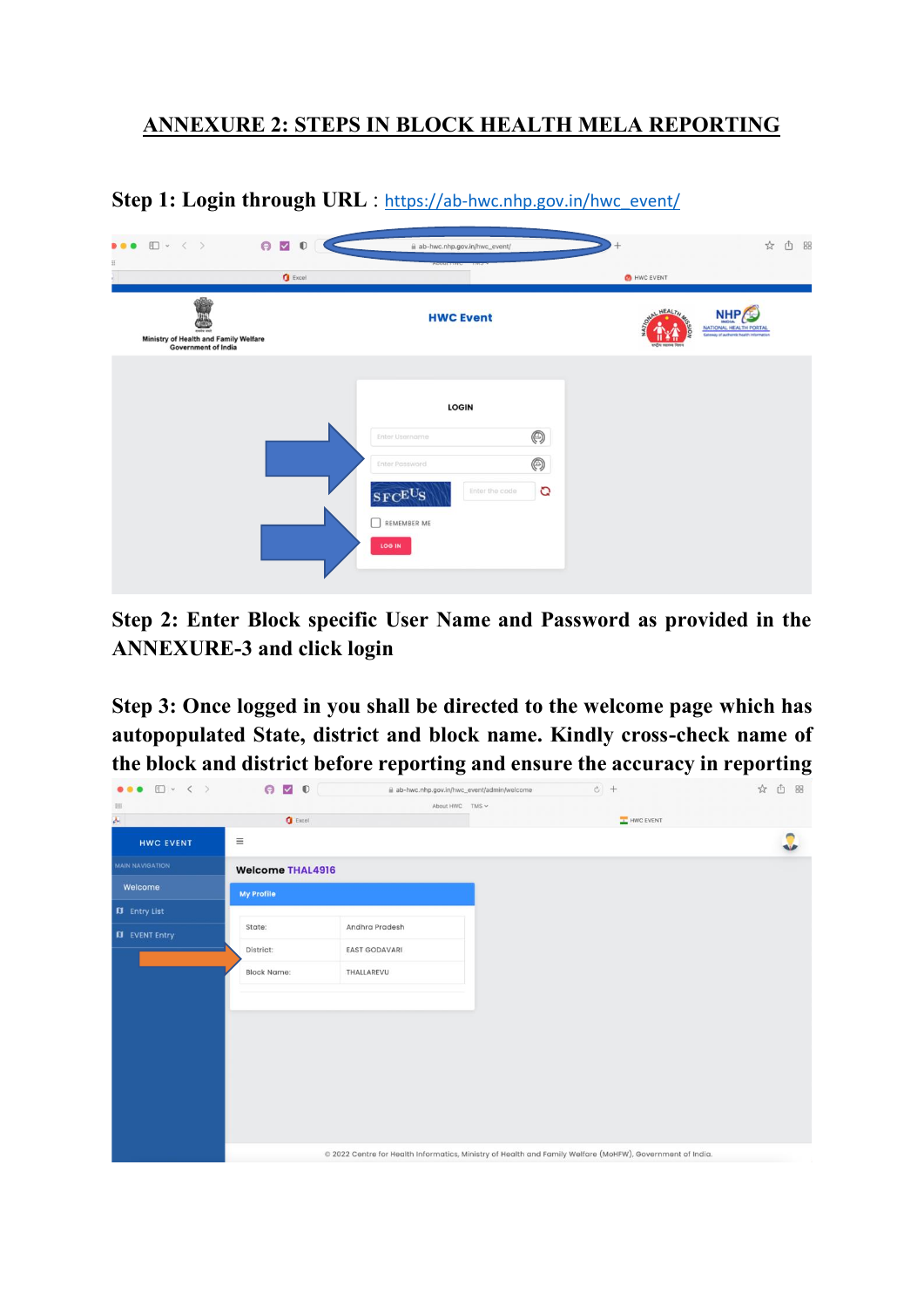

**Step 4: Click 'Event Entry' to proceed to reporting.** 

**Step 6: Fill all ' 12 data elements' and click Submit. Description under each data element is elaborated below.** 

| Ⅲ ▽ く 〉                              | $O$ $\sqrt{2}$ $O$                                                  |                                | ab-hwc.nhp.gov.in/hwc_event/admin/HWC_Entry | $c +$                                           | ☆<br>rĥ<br>88                                                                                                  |  |
|--------------------------------------|---------------------------------------------------------------------|--------------------------------|---------------------------------------------|-------------------------------------------------|----------------------------------------------------------------------------------------------------------------|--|
| $\frac{1}{2}$                        |                                                                     | About HWC TMS v                |                                             |                                                 |                                                                                                                |  |
| ķ,                                   | $C$ Excel                                                           |                                |                                             | HWC EVENT                                       |                                                                                                                |  |
| <b>HWC EVENT</b>                     | $\equiv$                                                            |                                |                                             |                                                 |                                                                                                                |  |
| <b>MAIN NAVIGATION</b>               | <b>ED EVENT Entry</b>                                               |                                |                                             |                                                 |                                                                                                                |  |
| Welcome                              | <b>State: Andhra Pradesh</b>                                        | <b>District: EAST GODAVARI</b> | <b>Block: THALLAREVU</b>                    |                                                 |                                                                                                                |  |
| <b>II</b> Entry List                 | <b>ENTRY DATE</b>                                                   |                                | <b>NAME OF CHIEF GUEST ATTENDED</b>         | <b>DESIGNATION OF CHIEF GUEST ATTENDED</b>      |                                                                                                                |  |
| <b>II</b> EVENT Entry                | 15/04/2022                                                          |                                | Name of chief guest                         | Designation of Chief guest                      |                                                                                                                |  |
|                                      | NUMBER OF ABHA (DIGITAL HEALTH ID) CREATED                          |                                | NUMBER OF PMJAY GOLDEN CARD ISSUED          | NUMBER OF TELECONSULTATION IN BLOCK HEALTH MELA |                                                                                                                |  |
|                                      | Number of ABHA                                                      |                                | Number of PMJAY golden card                 |                                                 | Number of Teleconsultation<br>TOTAL NUMBER OF HYPERTENSION SCREENING<br>Total Number of Hypertension screening |  |
| <b>FOOTFALL IN BLOCK HEALTH MELA</b> |                                                                     |                                | <b>NUMBER OF CATARACT SCREENINGS</b>        |                                                 |                                                                                                                |  |
|                                      | Footfall in block health mela<br>TOTAL NUMBER OF DIABETES SCREENING |                                | Number of cataract screenings               |                                                 |                                                                                                                |  |
|                                      |                                                                     |                                | <b>BLOOD DONATION CAMP</b>                  | <b>REGISTRATION FOR ORGAN DONATION</b>          |                                                                                                                |  |
|                                      | Total Number of Diabetes screening                                  |                                | $\bigcirc$ No                               | $\bigcirc$ Yes $\bigcirc$ No                    |                                                                                                                |  |
|                                      | <b>SUBMIT</b>                                                       |                                |                                             |                                                 |                                                                                                                |  |

- I. ENTRY DATE: Select the respective date from the calendar for which you wish to report. Retrospective entries will be allowed but will be applicable only later than  $18^{\text{th}}$  March 2022
	- II. NAME OF CHIEF GUEST ATTENDED: Specify the name of the chief guest attending the respective block health mela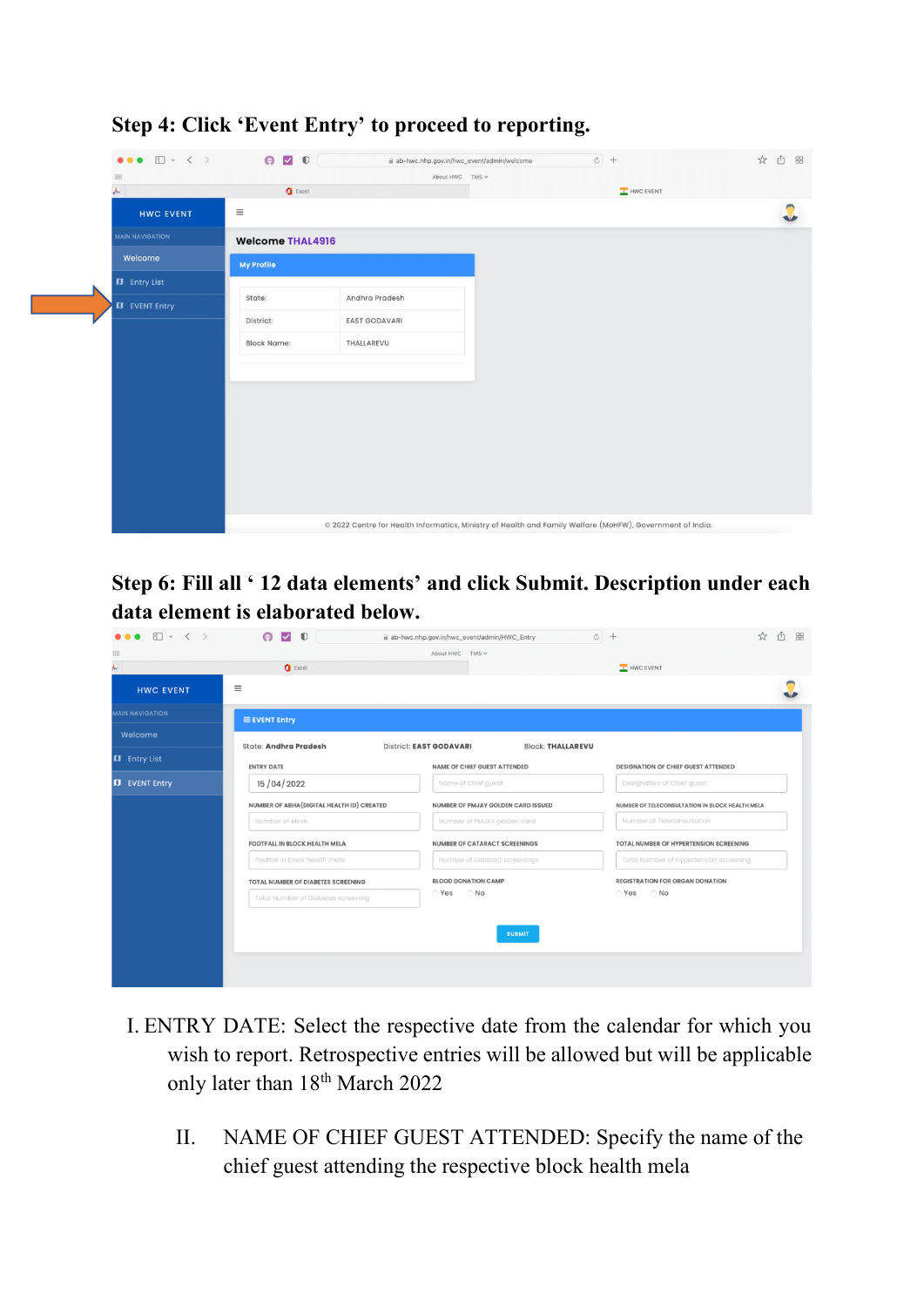- III. Designation of Chief Guest Attended: Specify the official designation of the chief guest attending the respective block health mela
- IV. Number of ABHA (Health ID) Created: Specify the total number of ABHA Numbers created and provided to the beneficiaries during that respective date
- V. Number of PMJAY Golden cards issued: Specify the total number of PMJAY cards issued on the respective day
- VI. Number of Teleconsultation in block health mela: Specify the total number of teleconsultations during that specific day
- VII. Footfall in block health mela: Total number of individuals visited the block health mela irrespective of the services availed
- VIII. Number of cataract screening: Total number of cataract screening done during the respective day
	- IX. Total number of Hypertension screening: Specify the total number of Hypertension screening done during the day
	- X. Total number of Diabetes screening: Specify the total number of Diabetes screening done during the day.
	- XI. Blood donation camp: Specify yes/no if blood donation camp was organized
- XII. Registration for organ donation: Specify yes/no if registration for organ donation was done